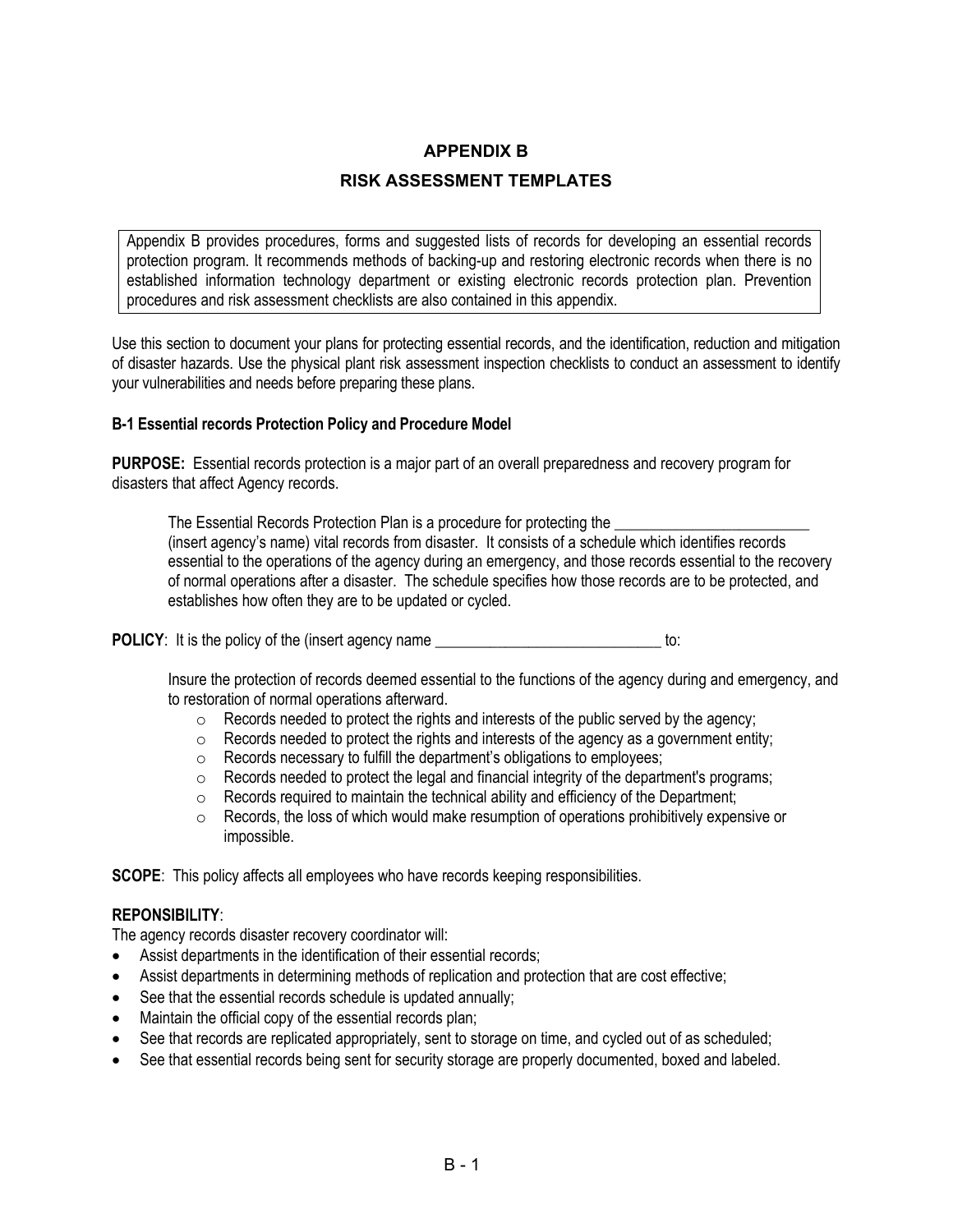## **PROCEDURE**:

### **Updating the Essential Records Schedule**

- Each year, the disaster recovery coordinator or records manager will send a memo to all program directors requesting that their program's essential records schedule is updated.
- Departmental recovery coordinator reviews the schedule with the department director. This review should consist of an administrative evaluation of whether each record series listed on the schedule continues to merit inclusion and the attendant costs of replication and storage, if any. This evaluation should consider the agency's policy stating what types of information requires protection.

The review should include consideration of any new records series developed as part of new or added program functions; and should consider new and less costly methods of replication resulting from the application of technology.

- Changes, additions and deletions to the essential records schedule can be made by annotation directly onto the current program schedule form. If additional space is needed, use a new schedule form. Make sure the following information is correct for each record series:
- Record titles identify the records series by title and Disposition Authority Number from the Records Retention Schedule.
- Media indicate how the records series will be replicated for security storage, such as hardcopy, computer output microfilm, floppy disk, CD, microfilm, etc. Consult with the records manager for advice and assistance on replication. A series may already be replicated and secured electronically or may be easily be secured if the information is on an electronic system.
- There are several methods of providing security copies of essential records. Usually no one method will suffice for all records. Consider the following questions in making a decision. Each record series should be examined in terms of:
	- $\circ$  frequency of use
	- o useful life of the media
	- $\circ$  availability of existing copies
	- o volume of the records involved
	- $\circ$  and the cost of copying and storage

Use of existing copies protected through natural dispersal. Some records exist in multiple copies. One of these copies can be designated as the essential record protection copy for such records.

**Paper Duplicates** - Where copies do not already exist, the production of additional hardcopies of a record identified as essential may be merited. This is practical when the *volume is minimal* or the *update cycle is frequent* 

**Microfilm or computer output microfiche** - These methods are most commonly used for providing security copy of records which are voluminous, not superceded or updated frequently and have long term or permanent value.

**Electronic Media** - This method is best used when the essential record is already in electronic form; volume makes paper copy impractical, and when the information is frequently updated or superceded.

**Update Cycle** - Indicate the frequency that the record series is to be supplemented or superceded. It is important to establish an update cycle as frequently as practical in order to keep the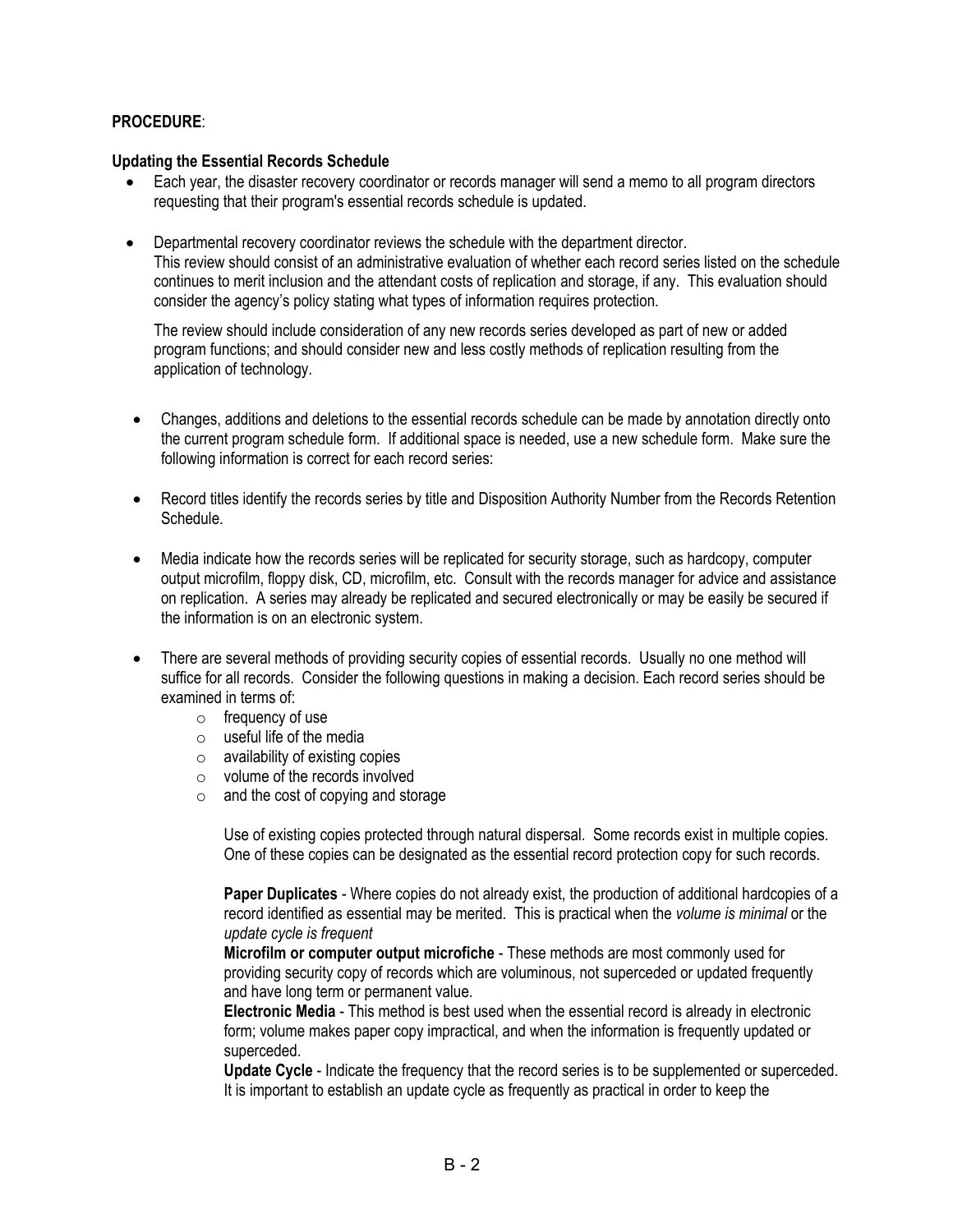information or data current. Consult with the agency IT department or records manager regarding update cycles for electronic records.

**Security Storage Site** - Indicate the security storage sit to which each essential record series is to be sent. Use the following abbreviations:

- ER for electronic records sent through department to a designated security site.
- RC for paper and microfilm copies of essential records to be sent to the DCLU records center or through the records manager to the Washington State security microfilm storage site.
- ND for natural dispersal. Indicate the office which has the security duplicate.

### **Methods of Security Storage**

- Natural dispersal
- Remote or off-site storage
- On-site storage

**Sign-off** - The updated schedule must be signed by the Program Manager.

### **Transferring essential records to security storage sites**

#### **Electronic Records**

Essential records in electronic form on systems managed by the Department will be transferred to security storage by automatically according to the cycle established on the Essential Records Schedule.

### **Microforms**

Essential records in microfilm or microfiche form are to be boxed in acid free microfilm containers (special order).

Label the containers as follows:

### **RECORD SERIES TITLE**

 Inclusive dates of records in the container Department or office of record Retention time in security storage

Send the boxed film and to the agency records disaster recovery coordinator.

### **Paper Records**

Essential records to be secured in paper form are to be boxed and labeled using the agency or commercial records center storage boxes and labels per instructions for transferring records to off-site storage.

Except for essential records in electronic form, all records transferred for security storage must be accompanied by a completed Records Center Transmittal form. Annotate the form to identify the materials being sent as being for "Essential Records Security Storage."

### **Cycling essential records**

Some essential records will continue in security storage with periodic accretions. Others will be cycled out and replaced with updated material per the Essential Records Schedule. Records scheduled for cycling out will be returned to the office of origin, or destroyed as indicated on the schedule when superceding records are received by the records center. Electronic records will be erased by agency when scheduled for replacement.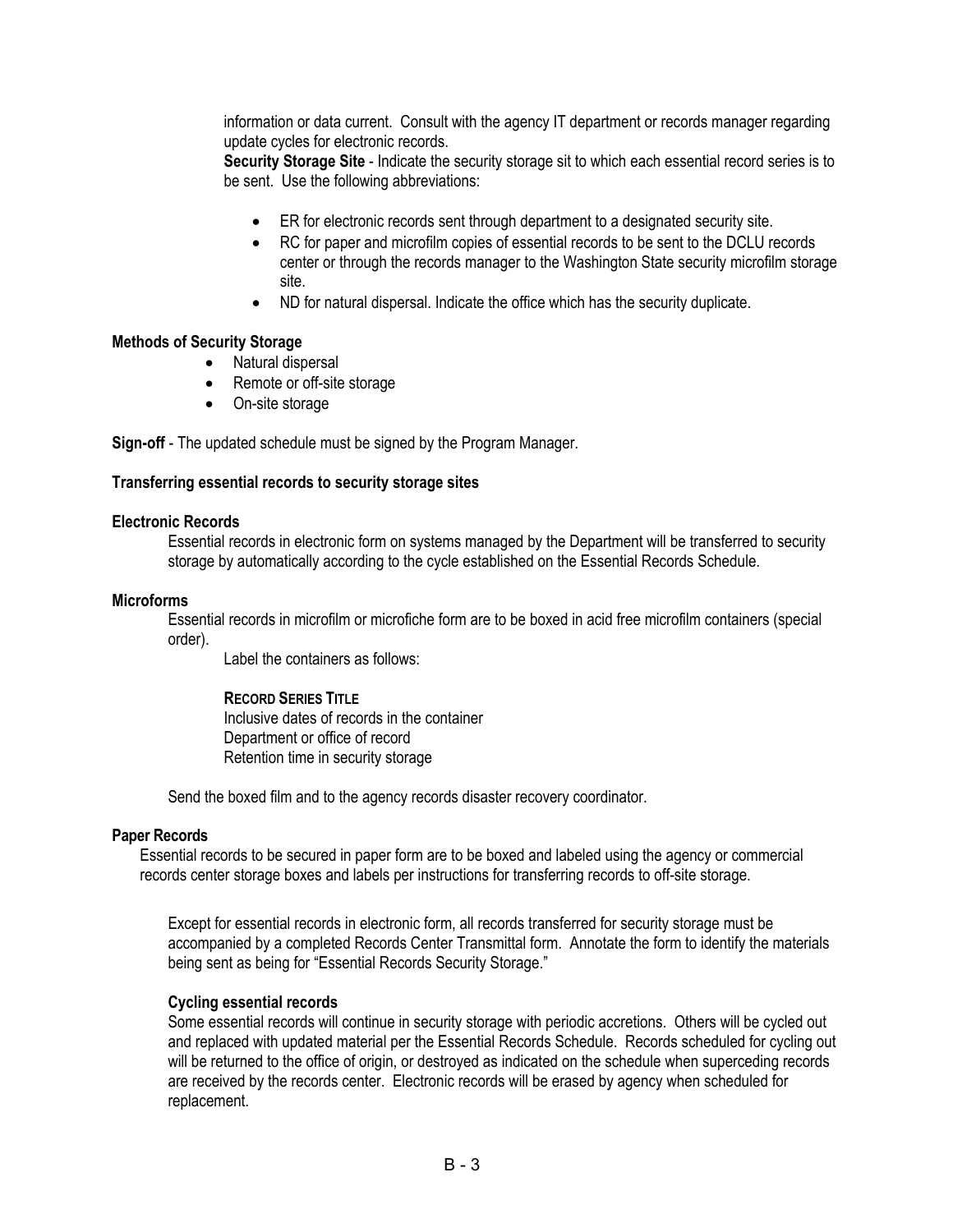## **B-2 Records Retention Schedule**

# **CITY OF WEST BALLARD**

# **ESSENTIAL RECORDS SCHEDULE**

| 1. ITEM<br>NO. | 2. RECORD SERIES TITLE            | 3. MEDIA                  | 4. UPDATE<br><b>CYCLE</b> | 5.<br><b>RETENTION</b> | <b>6. PROTECTION</b><br><b>INSTRUCTIONS</b>                           |
|----------------|-----------------------------------|---------------------------|---------------------------|------------------------|-----------------------------------------------------------------------|
| 1              | <b>City Council Minutes</b>       | Microfilm                 | Annually                  | Permanent              | Send security copy of microfilm<br>to State                           |
| $\overline{2}$ | <b>Ordinances and Resolutions</b> | Microfilm                 | Annually                  | Permanent              | Archives security storage in<br>Olympia.                              |
| 3              | <b>Annexation Files</b>           | Microfilm                 | Annually                  | Permanent              | Send security copy of microfilm<br>to State                           |
| $\overline{4}$ | Franchises                        | Microfilm                 | Annually                  |                        | Archives security storage in<br>Olympia                               |
|                |                                   |                           |                           |                        |                                                                       |
|                |                                   |                           |                           |                        |                                                                       |
|                |                                   |                           |                           |                        |                                                                       |
|                |                                   |                           |                           |                        |                                                                       |
|                |                                   |                           |                           |                        |                                                                       |
|                |                                   |                           |                           |                        |                                                                       |
| <b>PROGRAM</b> |                                   | PROGRAM DIRECTOR APPROVAL |                           | <b>DATE</b>            | <b>Disaster Recovery</b><br><b>Coordinator or Records</b><br>Manager. |

### **B-3 Essential records from the State General Schedule for Local Agency Records that your agency may hold.**

### FUNCTION and RECORD SERIES TITLE **All and Accord Series Series** METHOD of PRESERVATION

**Accounting** 

Time Accumulation Reports (Time Cards) Microfilm General Ledger Backup tapes off-site storage Individual Employee Pay History<br>
Journal Vouchers & Indexes For Electric Utilities<br>
Microfilm Journal Vouchers & Indexes For Electric Utilities<br>
Pavroll Register Microfilm Payroll Register Administrative Records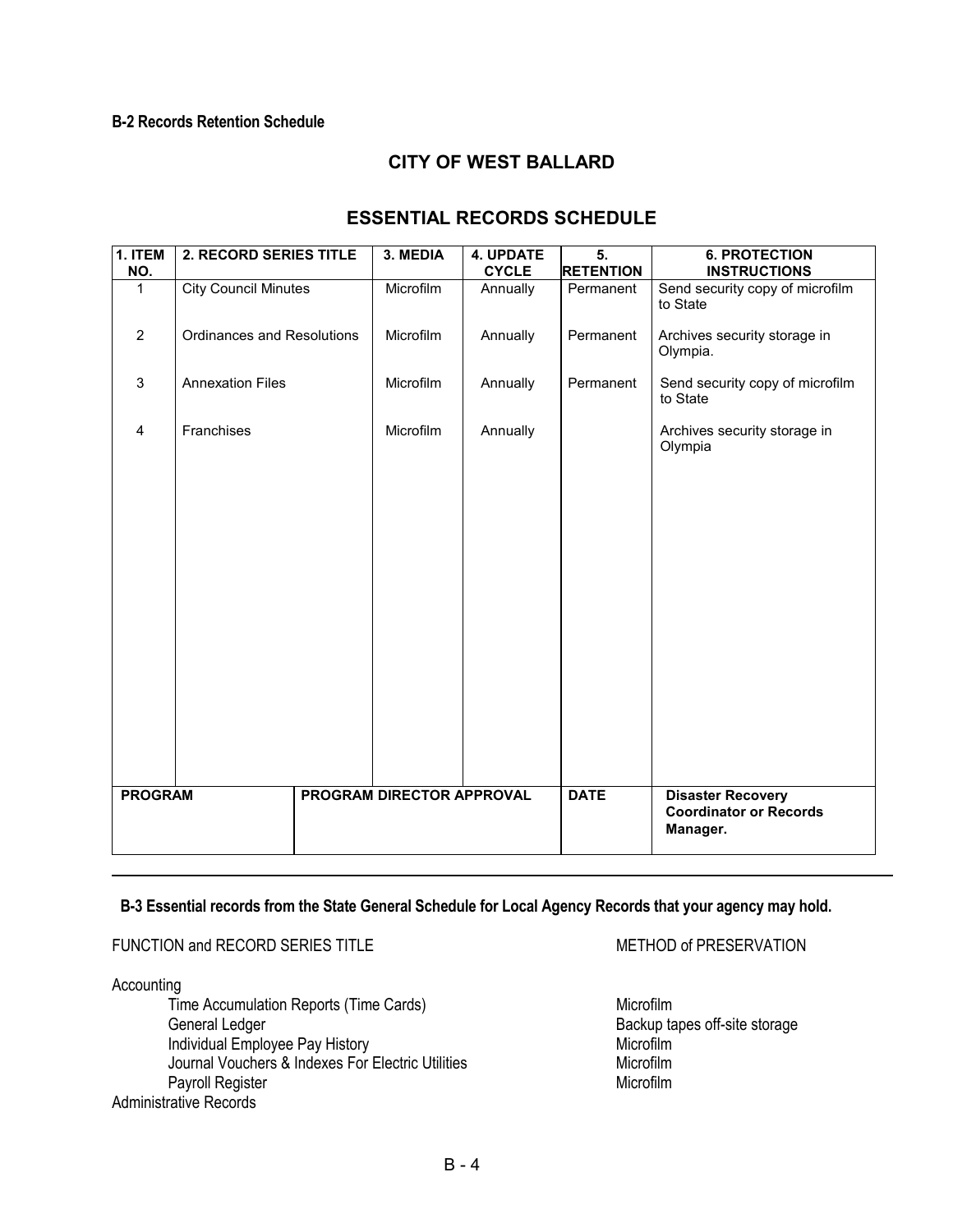| Official Agency Policy & Procedure Directives Rules & Reg.                   | Microfilm                     |
|------------------------------------------------------------------------------|-------------------------------|
| <b>Cemetery Records</b>                                                      |                               |
| Index of Interments                                                          | Microfilm                     |
| <b>Section Books</b>                                                         | Microfilm                     |
| Section Maps (sold & available lots and occupied lots)<br>City & Town Clerks | Microfilm                     |
| Adopted Agency Policy & Procedure Directives, Rules, Reg.                    | Microfilm                     |
| Agency Charters (rights, responsibilities & authority)                       | Microfilm                     |
| <b>Annexation History Files</b>                                              | Microfilm                     |
| Encroachments                                                                | Microfilm                     |
| Franchises                                                                   | Microfilm                     |
| Minutes Official City/Town Council, Board, Commission                        | Microfilm                     |
| Oaths of Office                                                              | Microfilm                     |
| <b>Ordinances &amp; Resolutions</b>                                          | Microfilm                     |
| Records of Public Hearings (transcripts, speaker, testimony)                 | Microfilm                     |
| Communications                                                               |                               |
| <b>Computer Automated Dispatch Backup Tapes</b>                              | Backup tapes off-site storage |
| <b>Conservation Districts</b>                                                |                               |
| Agreements With Landowners--District is Signing Party                        | Paper copy off-site storage   |
| Long Range Plans                                                             | Paper copy off site storage   |
| <b>County Coroner &amp; Medical Examiner</b>                                 |                               |
| Card Index File                                                              | Microfilm                     |
| Coroner/Medical Examiner Ledger (chronological & alpha.)                     | Microfilm                     |
| Coroner/Medical Examiner Investigation Files                                 | Microfilm                     |
| Inquests                                                                     | Microfilm                     |
| <b>Electric Utility Operations</b>                                           |                               |
| Maps & Area Plats                                                            | Microfilm                     |
| Pole List (pole type, location, ancillary equipment, etc.)                   | Microfilm                     |
| Staking Sheets (power line construction or extension)                        | Microfilm                     |
| <b>Standards &amp; Specifications Manual</b>                                 | Paper copy off-site storage   |
| <b>Transformer History Data</b>                                              | Microfilm                     |
| <b>Underground Line Files</b>                                                | Microfilm                     |
| <b>Water/River Flow Reports</b>                                              | Microfilm                     |
| Electronic Information - System Documentation                                |                               |
| Electronic Information System & Software Backup Data                         | Microfilm                     |
| Electronic Information System Design Documentation                           | Paper copy off-site storage   |
| Electronic Info. System Programming & Implementation Data                    | Paper copy off site storage   |
| <b>Emergency Services</b>                                                    |                               |
| Disaster Preparedness & Recovery Plans                                       | Paper copy off-site storage   |
| <b>Facility &amp; Property Management</b>                                    |                               |
| Encroachments                                                                | Microfilm                     |
| Engineering & Architectural Drawings & Specs.                                | Microfilm                     |
| Key/Card Key Inventory                                                       | Paper copy off-site storage   |
| <b>Land Information Files</b>                                                | Microfilm                     |
| <b>Operating Manuals</b>                                                     | Paper copy off-site storage   |
| Fire & Emergency Medical Services                                            |                               |
| Annual Report Adopted--Fire Fighter Board of Trustees                        | Microfilm                     |
| Minutes of Fire Fighter Board of Trustees Proceedings                        | Microfilm                     |
| Governing Councils, Commissions, and Boards                                  |                               |
| <b>Agency Charters</b>                                                       | Microfilm                     |
| Franchises                                                                   | Microfilm                     |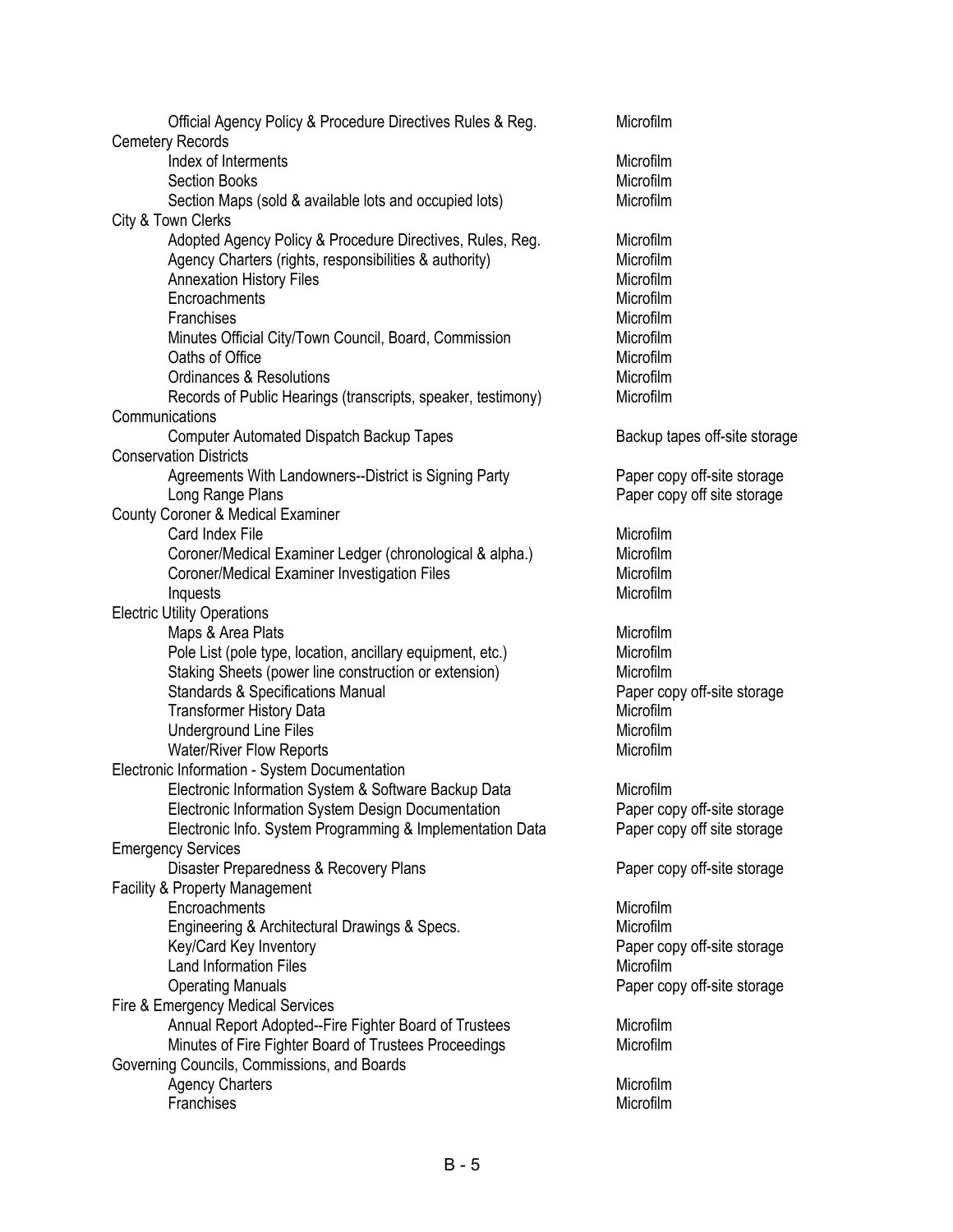| Indexes to Minutes, Ordinances, & Resolutions                             | Microfilm                   |
|---------------------------------------------------------------------------|-----------------------------|
| Minutes of Official Proceedings                                           | Microfilm                   |
| Oaths of Office                                                           | Microfilm                   |
| Ordinances & Resolutions                                                  | Microfilm                   |
| Records of Public Hearings                                                | Microfilm                   |
| Hazardous Materials Administration                                        |                             |
| Generator Annual Dangerous Waste Report                                   | Microfilm                   |
| Hazardous Materials Abatement Project File                                | Microfilm                   |
| Hazardous Material Accident/Incident Report                               | Microfilm                   |
| Hazardous Materials Certificate of Destruction                            | Microfilm                   |
| Hazardous Materials Disposal Records                                      | Microfilm                   |
| Haz. Mat. Employee Right to Know Implementation Plan                      | Microfilm                   |
| Hazardous Materials Inspection & Test Reports                             | Microfilm                   |
| <b>Hazardous Materials Inventory Sheet</b>                                | Microfilm                   |
| Hazardous Materials Management Plan                                       | Microfilm                   |
| Hazardous Materials Trained Personnel List                                | Microfilm                   |
| Materials Safety Data Sheet (MSDS)                                        | Microfilm                   |
| Physical Exam Reports For Employees Exposed to Haz. Mat.                  | Microfilm                   |
| <b>Housing Authorities</b>                                                |                             |
| <b>Property History Files</b>                                             | Paper copy off-site storage |
| Insurance/Risk Management/Safety                                          |                             |
| Certificates of Insurance                                                 | Microfilm                   |
|                                                                           | Microfilm                   |
| Disaster/Emergency Management Plan<br><b>Insurance Policies Purchased</b> |                             |
|                                                                           | Paper copy off-site storage |
| <b>Irrigation Utilities</b>                                               |                             |
| Herbicide & Pesticide Spray Documentation                                 | Microfilm                   |
| Land Use History Files                                                    | Paper copy off-site storage |
| Juvenile Services                                                         |                             |
| Daily Recordings of Juvenile Court Documents                              | Microfilm                   |
| Detention Log                                                             | Paper copy off-site storage |
| <b>Detention Roster</b>                                                   | Paper copy off-site storage |
| Dockets Court                                                             | Microfilm                   |
| Juvenile Court Case File Indexes                                          | Microfilm                   |
| Juvenile Court Case Files                                                 | Microfilm                   |
| <b>Medical History Files</b>                                              |                             |
| Social Files                                                              | Paper copy off-site storage |
| Land Use Planning Permits & Appeals                                       |                             |
| Administrative Appeals Case Files                                         | Microfilm                   |
| <b>Annexation History Files</b>                                           | Microfilm                   |
| Approved (Binding) Site Plans                                             | Microfilm                   |
| Building Construction & Modification Permit Files (Valid)                 | Microfilm                   |
| <b>Building Construction &amp; Modification Permit Indexes</b>            | Microfilm                   |
| Comprehensive Land Use Plan & Amendments                                  | Microfilm                   |
| <b>Conditional Use Permits</b>                                            | Microfilm                   |
| <b>Critical Materials List</b>                                            | Microfilm                   |
| Maps, Drawings, Photographs (Official)                                    | Microfilm                   |
| Maps, Drawings, Photographs (Reference)                                   |                             |
| Open Space Classification Case Files                                      | Microfilm                   |
| <b>Plat Case Files</b>                                                    | Microfilm                   |
| SEPA Determination of Significance or Nonsignificant                      | Microfilm                   |
| <b>SEPA Environmental Checklist</b>                                       | Microfilm                   |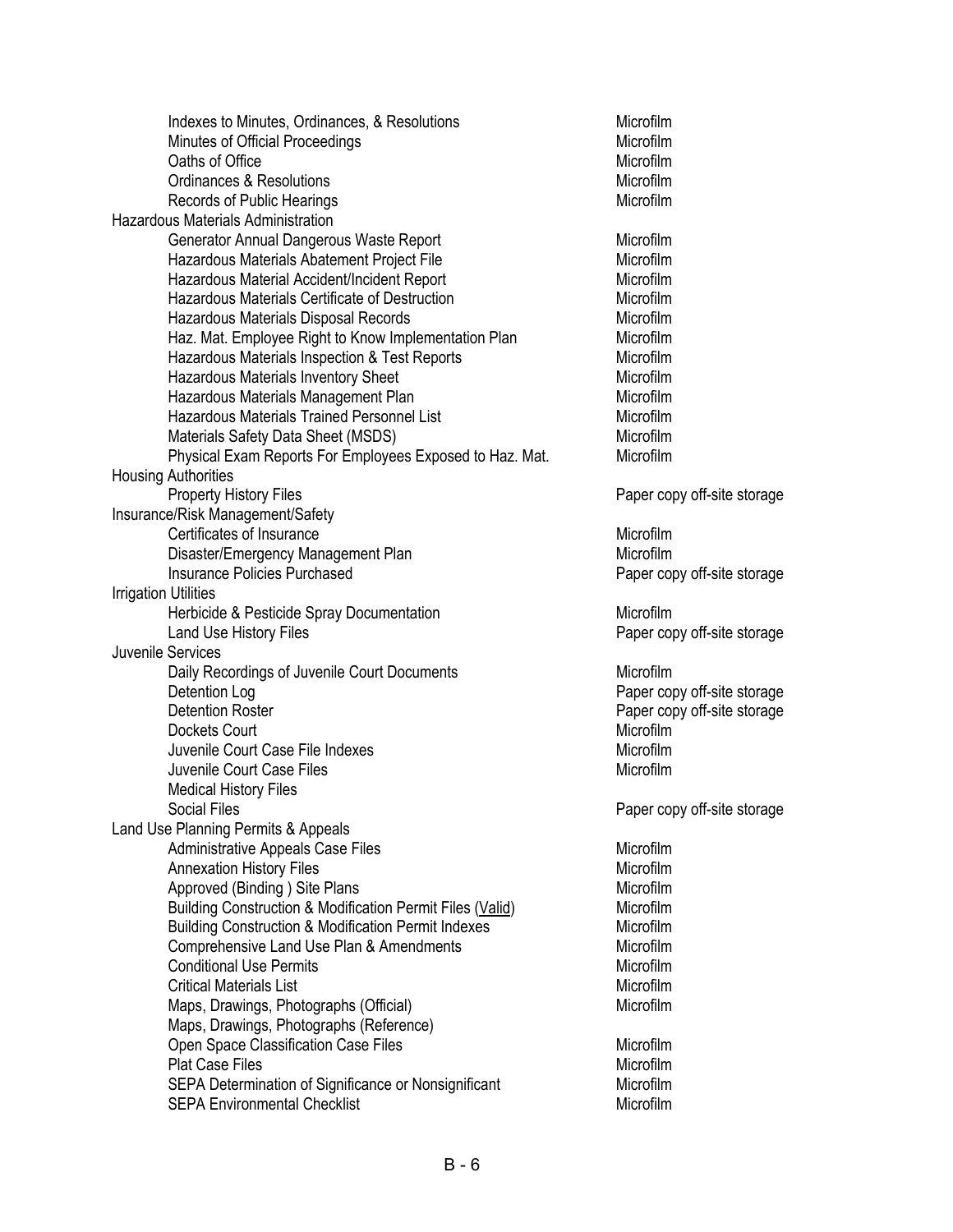|                       | <b>Shoreline Management Permits</b>                       | Microfilm                    |
|-----------------------|-----------------------------------------------------------|------------------------------|
|                       | <b>Zoning Exceptions/Waivers</b>                          | Microfilm                    |
| Library               |                                                           |                              |
|                       | Catalog                                                   | Paper copy off-site storage  |
|                       | Interlibrary Loan Documentation                           | Paper copy off -site storage |
|                       | Shelf List /Inventory of Holdings                         | Paper copy off-site storage  |
|                       | Parks & Recreation                                        |                              |
|                       | Design Standards Reference File                           | Paper copy off-site storage  |
|                       | Park Maps                                                 | Microfilm                    |
|                       | Project Plans & Drawings                                  | Microfilm                    |
| Personnel             |                                                           |                              |
|                       | <b>Affirmative Action Plans</b>                           | Paper copy off-site storage  |
|                       | <b>Collective Bargaining Agreements</b>                   | Paper copy off-site storage  |
|                       | Employee Benefit Contracts/Policies/Plans                 | Paper copy off-site storage  |
|                       | Emp Ben Participation/Enrollment Agreements & Withdrawals | Paper copy off-site storage  |
|                       | <b>Employee History</b>                                   | Paper copy off-site storage  |
|                       | HBV & HIV Exposure Reports & Waivers                      | Paper copy off-site storage  |
|                       | Minutes of Civil Service Commission Proceedings, (A & S)  | Microfilm                    |
|                       | <b>Volunteer Files</b>                                    | Paper copy off-site storage  |
| <b>Port Districts</b> |                                                           |                              |
|                       | <b>Airport Certification Files</b>                        | Microfilm                    |
|                       | Public Works - Engineering                                |                              |
|                       | Aerial Survey Photograph Prints, Negatives & Flight Map   | Paper copy off-site storage  |
|                       | As-Built Construction Project Plans                       | Microfilm                    |
|                       | <b>Bridge Inspection Files</b>                            | Microfilm                    |
|                       | <b>Bridge Maintenance History Files</b>                   | Microfilm                    |
|                       | <b>Franchise History Files</b>                            | Microfilm                    |
|                       | <b>Franchise Working Files</b>                            | Microfilm                    |
|                       | <b>Land Survey Field Books</b>                            | Microfilm                    |
|                       | Right -of -Way Case Files                                 | Microfilm                    |
|                       | Right - of -Way Vacation Files                            | Microfilm                    |
|                       | Road Establishment Case Files                             | Paper copy off-site storage  |
|                       | Road Maintenance History Files                            | Paper copy off-site storage  |
|                       | Survey Maps Filed for Record                              | Microfilm                    |
|                       | Records Management                                        |                              |
|                       | <b>Public Records Destruction Log</b>                     | Paper copy off-site storage  |
|                       | Records Center Transmittals, Inventories, & Indexes       | Paper copy off-site storage  |
|                       | Sewer & Water System Documentation                        |                              |
|                       | Grinder Pump Maintenance & Location Records               | Microfilm                    |
|                       | <b>History Files - Sewage Treatment Plants</b>            | Microfilm                    |
|                       | <b>Hydrant Records</b>                                    | Paper copy off-site storage  |
|                       | <b>Industrial Waste Permits</b>                           | Paper copy off-site storage  |
|                       | <b>Manhole Records</b>                                    | Paper copy off-site storage  |
|                       | Maps & Geographic Data                                    | Microfilm                    |
|                       | <b>Meter Records</b>                                      | Paper copy off-site storage  |
|                       | Operations & Maintenance Manuals-Sewage Treatment Plants  | Microfilm                    |
|                       | <b>Operations Log-Sewage Treatment Plants</b>             | Microfilm                    |
|                       | Pipe Records                                              | Paper copy off-site storage  |
|                       | Valve Records                                             | Paper copy off-site storage  |
| Social Services       |                                                           |                              |
|                       | Client Case Files (Treatment Completed & Case Closed)     | Paper copy off-site storage  |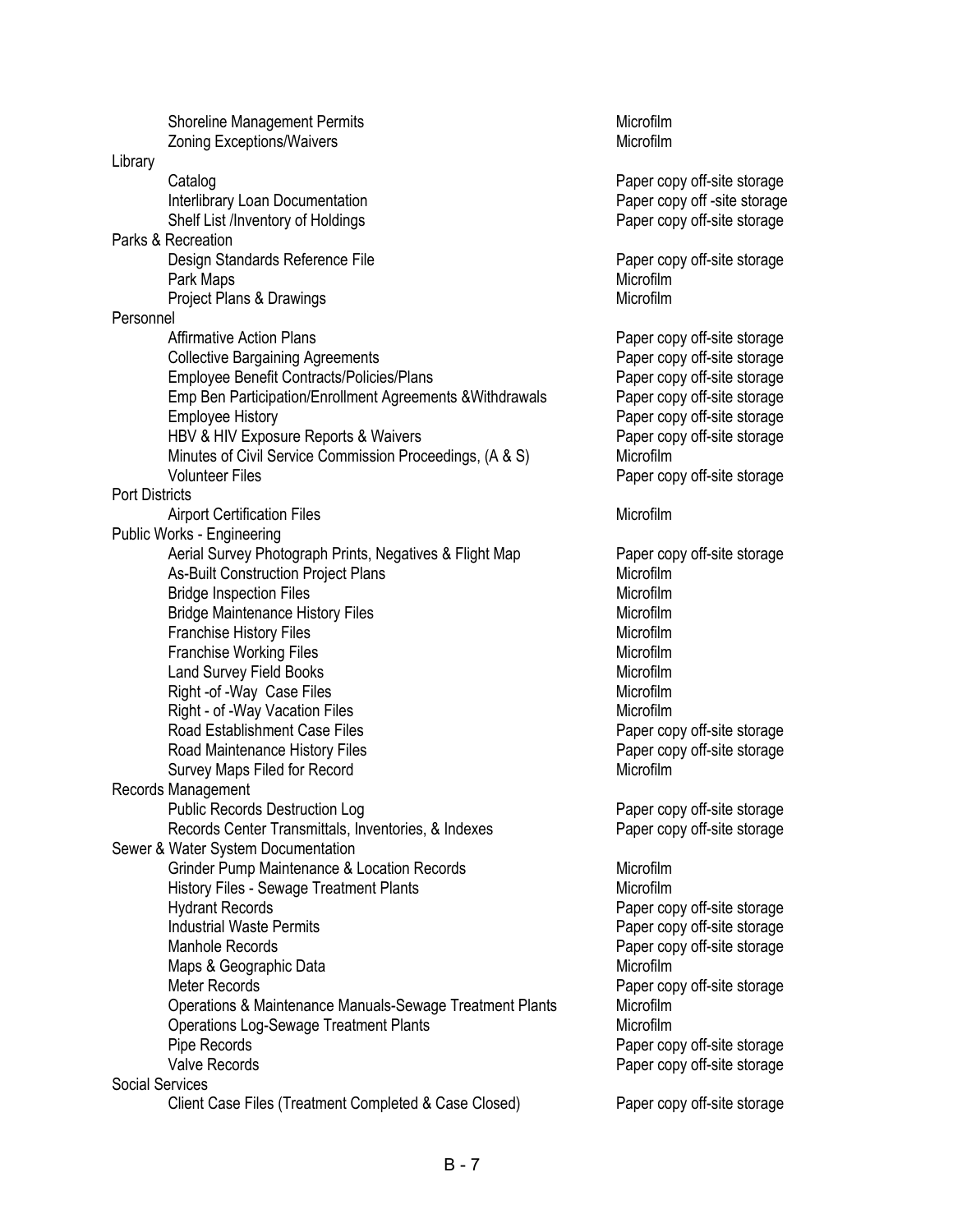| Client Screening & Referral Files (Completed & Closed)      | Paper copy off-site storage |
|-------------------------------------------------------------|-----------------------------|
| Facilities Inspections & Certifications                     | Paper copy off-site storage |
| Solid Waste Management                                      |                             |
| Certificate of Disposal & Destruction of Hazardous Waste    | Microfilm                   |
| Landfill/Transfer Station History Files                     | <b>Microfilm</b>            |
| Landfill Site Closure & Custodial Files                     | Microfilm                   |
| Landfill/Transfer Station Site Testing & Monitoring Records | Paper copy off-site storage |
| Surface Water Drainage & Flood Control                      |                             |
| Flood Control Plan                                          | Microfilm                   |
| Flood Damage Survey Reports                                 | Paper copy off-site storage |
| Surface Water Management Project Plans & Specifications     | Microfilm                   |
|                                                             |                             |

### **B-4 Electronic Records Backup and Recovery**

*Put data processing plans here if your agency has an Information Technology Department, it probably has a disaster protection and recovery plan. If there is no IT department, or if there is no plan, you will need to develop one, even if it is for "stand alone" desk-top computers. In this section, list:*

When and how routine backups are to be done, and where off-site copies are to be stored.

How to get access to off-site storage copies, including at night, on weekends, and during holidays.

Potential hot- and cold-sites you could use if data processing functions must be transferred off-site.

How equipment, software, and data files would be moved to those off-site locations.

Companies that can salvage your computer equipment, data files, etc. (see Appendix D)

The primary strategy for protecting data on small systems is similar to those developed for protecting large ones. The main defense is duplication. Data on servers and PCs should be backed up routinely, normally daily and weekly. The backup data should be stored in a safe place, off site. Programs, operating systems, and documentation should also be stored off site. Disaster team members must have access to everything.

## BACKUP CONCEPTS FOR PCs AND LAPTOPS

Approach the problem of backing up computers with the assumption that important data is always at risk. It is not a question of 'if' the data will be compromised, but 'when'.

NOTE: It is far easier to back up and restore data than to attempt to salvage the media such as disks, tapes, or hard drives.

The most common scenario for data loss in personal computers is hard drive failure. Whether it is critical operating system files that become corrupt on a drive or a physical failure of a drive itself, data can often be recovered. But it will take time, effort, labor and money.

For laptop owners, a likely and threatening scenario is theft. In this situation, critical data is gone forever, with little hope of any recovery.

Other causes for data loss include:

- Failure due to environmental hazards like power surges, spikes, electrostatic shocks and heat
- Negligent or unauthorized users such as small children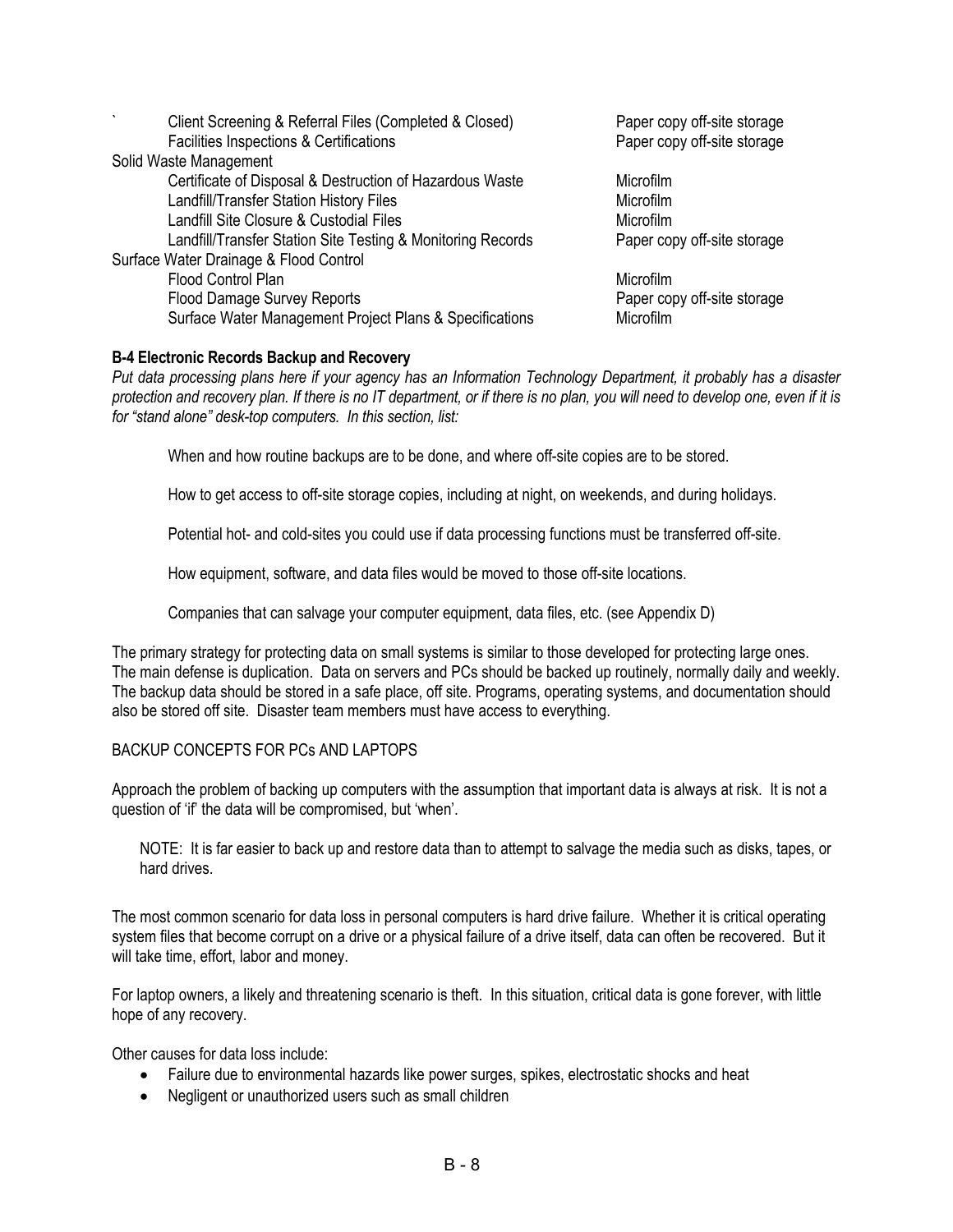• Malicious code, viruses, hacker intrusions

Backing up data is not a difficult task. For most people, identifying which data to back up can be the most challenging part. Figuring out where to place the backup data can also be challenging. However, once a process is identified, backing up data can be a simple routine that is easy to schedule or even automate.

Data

- Define the information to be backed up
	- o Critical data that cannot be reproduced
	- $\circ$  Operating systems or applications can usually be reinstalled from separate source media. These are not good candidates to backup.
	- $\circ$  Applications, setup files and source code that only reside on the hard drive should be backed up.
	- $\circ$  Documents, database, web content, images and any other files that are considered important
- Consolidate/organize data in a way that is manageable
	- $\circ$  Data should be organized in a way that makes sense to the user
	- o Consolidate backup data up under a source directory
		- 'My Documents' is an example for Windows users
		- Data can be consolidated under a user profile if multiple users access the system
		- If applicable, identify other ways that data can be organized within subfolders.
			- Dates Useful for financial records
			- Type of content Images
			- Subject Documents, projects, etc...

The reason for organizing and consolidating data within a source directory is so that the user can quickly and easily identify a group or groups of data that should be backed up. Further organization helps the user to assign priorities, schedules and also creates logical associations for recovery purposes.

Backup Media

If the PC or laptop is connected to a Local Area Network (LAN), the first choice of backup media is the LAN itself. This is assuming that the LAN is routinely backed up.

If not backed up to the LAN, the choice of backup media depends largely on the preference of the user. However, a few guidelines should be followed:

- Media should exist in different location than source
- Media should be easily portable.
- Media should be current with modern technology.

The user should decide what type of media he or she feels comfortable using. Power users may prefer tape drives with their large capacity, but they can be more difficult to use for an ordinary user. Zip drives and CD burners are the most prevalent forms of removable media on the market. Windows XP features drag and drop capabilities between the hard drive and CD burners, which make writing to CDs very easy. For non XP systems, the CD burning utilities are often quite easy to learn. Floppy disks should be the last choice.

The obvious limitations with such devices are size. CDs are available in 650 and 800 MB sizes. Zip drives start at 100, 250 and may now include even larger drives. If the data store is larger than the available media can hold, the user will need to further organize the data on the PC into smaller groups so that it can be copied in multiple backups.

Some people may wish to use a large capacity external hard drive, which would also work. Of course, the associated cost of these devices is somewhat higher than CDs, and they are not as interchangeable as a CD.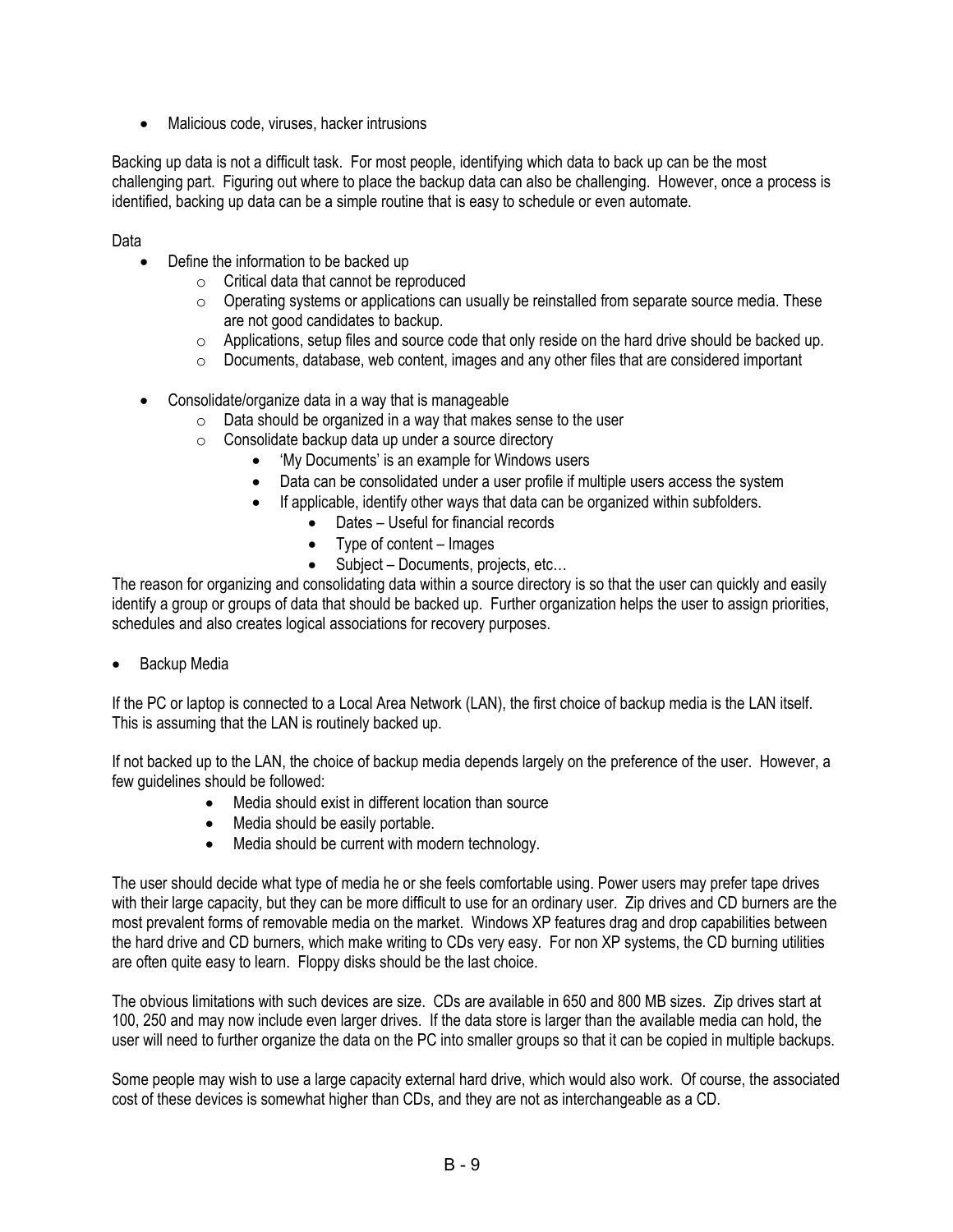### **B-5 Risk Assessment and Prevention Procedure** (Templates)

Awareness is important in disaster prevention efforts. Vigilance can often prevent a disaster or minimize the damage of a disaster. Employees can take the initiative to be troubleshooters and note problems that may be occurring in the building.

Problems such as leaky pipes, cracked windows, toilet problems, or unusual odors (particularly those that could indicate a fire) should be brought to the attention of the

*[specify maintenance supervisor, recovery coordinator, etc.]*. Correcting a problem before it develops into a full-blown disaster can save great amounts of labor and thousands of dollars of records recovery and equipment salvage costs.

- 1. The \_\_\_\_\_\_\_\_\_\_\_\_\_\_\_\_\_\_\_\_\_\_\_\_\_\_\_\_\_\_\_\_\_\_\_\_\_\_\_\_\_ *[specify personnel officer or other]* will insure that each new staff member reads a copy of the records disaster response and recovery plan. Supervisors will also read the plan and become familiar with its layout and content.
- 2. The \_\_\_\_\_\_\_\_\_\_\_\_\_\_\_\_\_\_\_\_\_\_\_\_\_\_\_\_\_\_\_\_\_ *[specify recovery coordinator or other staff]* will inventory the disaster supply kit(s) \_\_\_\_\_\_\_\_\_\_\_\_\_\_\_\_\_\_\_\_\_\_\_\_\_\_\_ *[specify frequency; monthly, quarterly, annually]*, noting the supplies on hand, those needing to be refreshed, and those that would have to be purchased in case of emergency.
- 3. The list of vendors and consultants in *Appendix D -- Supplies and Services,* will be updated \_\_\_\_\_\_\_\_\_\_\_\_\_\_ *[specify annual or more frequent updates]* by\_\_\_\_\_\_\_\_\_\_\_\_\_\_\_\_\_\_\_\_\_\_\_\_\_\_\_\_\_\_\_\_ *[specify recovery coordinator or other staff]*.
- 4. The \_\_\_\_\_\_\_\_\_\_\_\_\_\_\_\_\_\_\_\_\_\_\_\_\_\_\_\_\_\_\_\_\_ *[specify recovery coordinator or other staff]* will review the full Disaster Response and Recovery Plan \_\_\_\_\_\_\_\_\_\_\_\_\_ *[specify annual or more frequent review]*, updating sections as necessary, and distribute copies of updates to the disaster recovery team members, and designated agency staff.
- 5. The \_\_\_\_\_\_\_\_\_\_\_\_\_\_\_\_\_\_\_\_\_\_\_\_\_\_\_\_\_\_\_\_\_ *[specify recovery coordinator or other staff]* will arrange for inspections using the Inspection Checklist and work with appropriate staff to ensure that problems are remedied.

### **B-6-1 Facility Risk Assessment Inspections**

### **B-6-1-1 Maintenance**

The \_\_\_\_\_\_\_\_\_\_\_\_\_\_\_\_\_\_\_\_\_\_\_\_\_\_\_\_\_\_\_\_\_\_\_\_\_ *[specify maintenance/facilities department or other appropriate unit]* will identify and inspect all areas and equipment that may cause or be subject to damage in a disaster. These will include areas noted in the Inspection Checklist that relate to:

 HVAC system Electrical appliances and wiring Plumbing and drainage Housekeeping

*If possible, also state the frequency of these inspections and that copies of completed inspection reports will be submitted to the recovery coordinator.*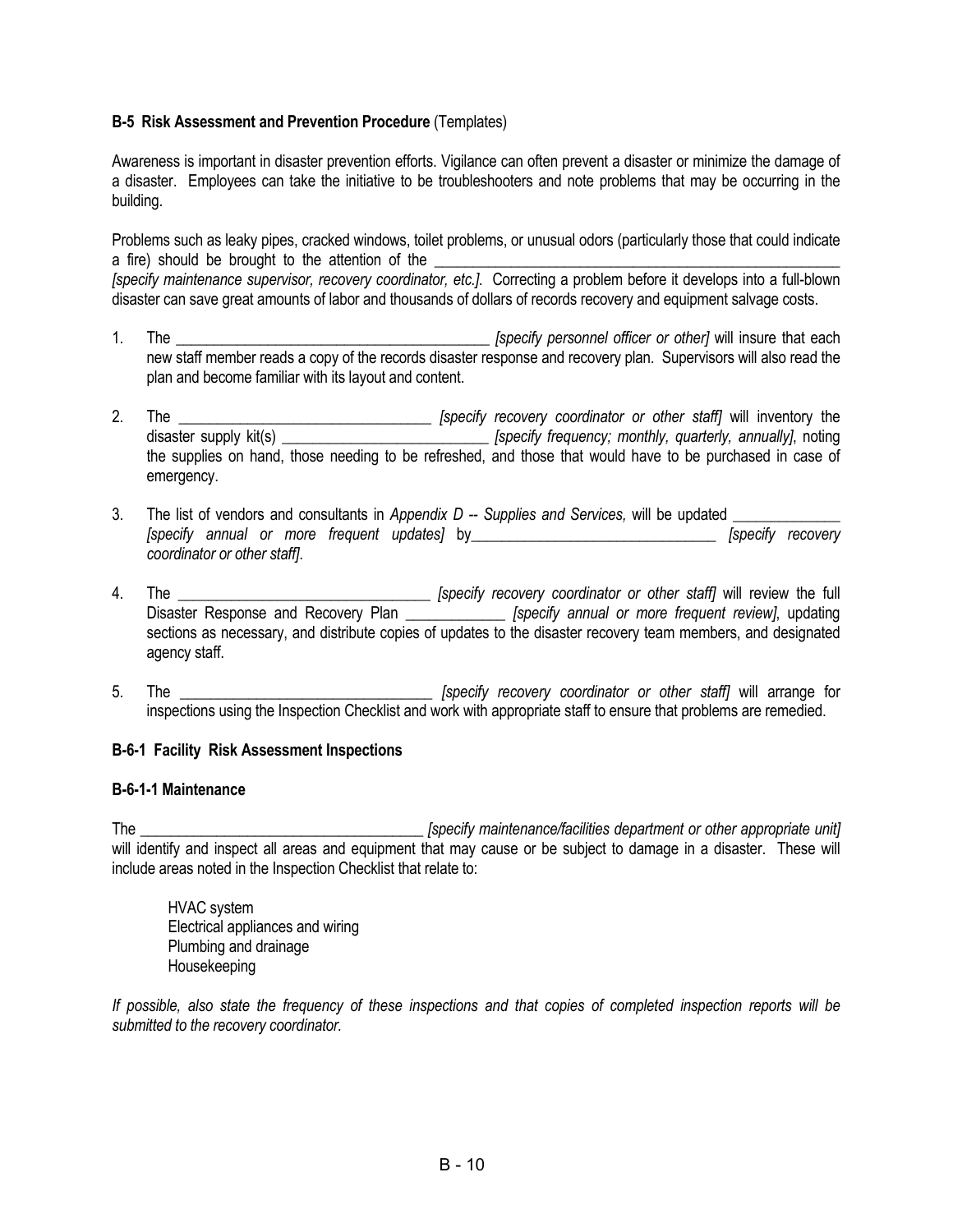### **B -6-1-2 Fire Safety**

The \_\_\_\_\_\_\_\_\_\_\_\_\_\_\_\_\_\_\_\_\_\_\_\_\_\_\_\_\_\_\_\_\_\_\_ *[specify safety officer, or other appropriate unit]* will manage the fire safety program. This will include inspection and maintenance of fire protection systems and devices. Activities and inspections will include areas listed in the Inspection Checklist that relate to:

 Fire extinguishers Fire alarm system Smoke and heat detectors Fire suppression systems (sprinklers, halon, etc.) Liaison with the Fire Department Staff training

*If possible, also state the frequency of these inspections and insure that copies of completed inspection reports will be submitted to the recovery coordinator.*

### **B-6-1-3 Security**

The \_\_\_\_\_\_\_\_\_\_\_\_\_\_\_\_\_\_\_\_\_\_\_\_\_\_\_\_\_\_\_\_\_\_\_\_ *[specify safety office or other appropriate unit]* will manage the security program, in conjunction with \_\_\_\_\_\_\_\_\_\_\_\_\_\_\_\_\_\_\_\_\_\_\_\_\_\_\_\_\_\_\_\_\_\_\_ *[specify records coordinator or*  records officer or other unit that supervises use of the records and record systems] who oversees use of the records within the facility. This will include inspection and maintenance of security systems and devices such as sound alarms and silent alarm subscription alarm services. Activities and inspections will include areas listed within the Inspection Checklist that relate to:

 Key control Monitoring of security devices on doors, windows, inside and outside of the building

*If possible, also state the frequency of these inspections and that copies of completed inspection reports will be submitted to the recovery coordinator.*

### **B-6-1-4 Record Storage Areas**

The \_\_\_\_\_\_\_\_\_\_\_\_\_\_\_\_\_\_\_\_\_\_\_\_ *[specify appropriate records coordinator or officer, manager, supervisor]* will ensure periodic inspection of records storage areas according to criteria listed in the Inspection Checklist. Inspections will give particular attention to:

 Signs of leaks, water damage, etc. Signs of mold, insect, or rodent infestation *[Add other reminders for particular threats to your records and facilities]*.

Inspections will include all additional on- and off-site areas used for records storage.

*If possible, also state the frequency of these inspections. Daily inspection is recommended. Also note that copies of completed inspection reports will be submitted to the recovery coordinator, if that is a different person than the records coordinator/officer, who has responsibility for inspection of the records storage areas.* 

### **B-7 Records Risk Assessment Inspection Checklist Templates**

The following checklist templates can be useful in carrying out risk assessment inspections. Their use can reduce vulnerability of records to a disaster. Some of the inspections outlined in those checklists may be the duty of personnel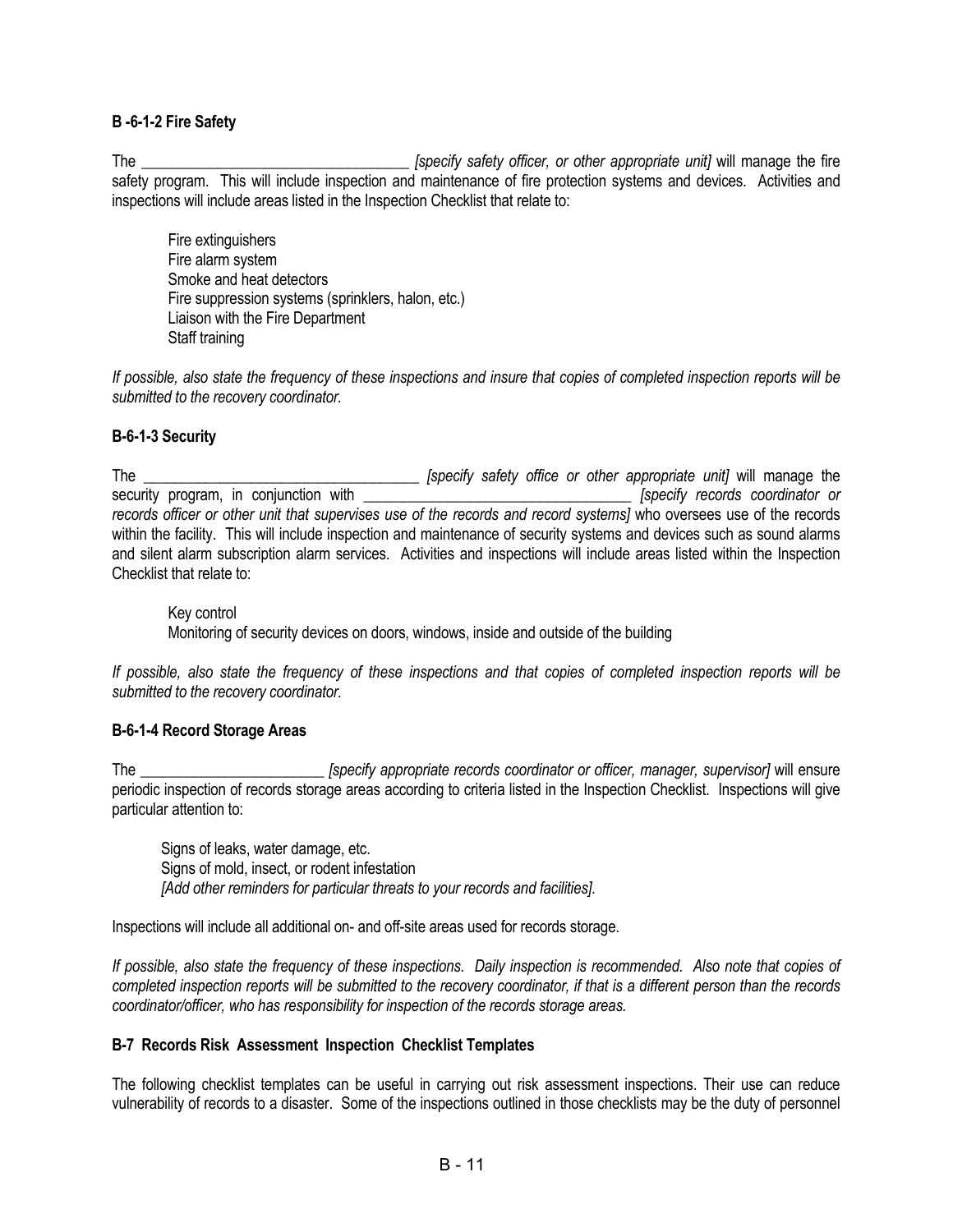responsible for facilities maintenance, safety and fire prevention and not the DRT. Work with those individuals to develop a reasonable schedule for the inspections and establish mechanisms to verify that inspections are done as scheduled. Create a procedure that ensures you will be informed of remedial actions needed and taken. Retain copies of completed inspection reports here or see that the risk management officer receives and retains them.

*These are part of a larger number of disaster prevention checklists designed for a comprehensive agency disaster preparedness program. The entire set is contained in the web version of this manual. You may want to review those checklists and recommend them to your agency Emergency Management office or Disaster Preparedness Committee*.

## **Records Risk Assessment Inspection Checklist Templates**

| 1. General Preparedness                                         | OK? | <b>Needs Action</b><br>(Describe) | <b>Action Complete</b><br>(Date & Initial) |
|-----------------------------------------------------------------|-----|-----------------------------------|--------------------------------------------|
| Records Disaster Plan written and updated                       |     |                                   |                                            |
| Emergency Instructions posted at all staff<br>phones            |     |                                   |                                            |
| Disaster supply kit(s) created and inventoried<br>on schedule   |     |                                   |                                            |
| All shut-off valves, breaker switches, etc.<br>properly labeled |     |                                   |                                            |

| 2. Plumbing                                                                              | OK? | <b>Needs Action</b><br>(Describe) | <b>Action Complete</b><br>(Date & Initial) |
|------------------------------------------------------------------------------------------|-----|-----------------------------------|--------------------------------------------|
| Pipes and plumbing well-supported                                                        |     |                                   |                                            |
| Pipes and plumbing free of leaks                                                         |     |                                   |                                            |
| Staff know location of water main and have<br>appropriate tools (if needed) for shut-off |     |                                   |                                            |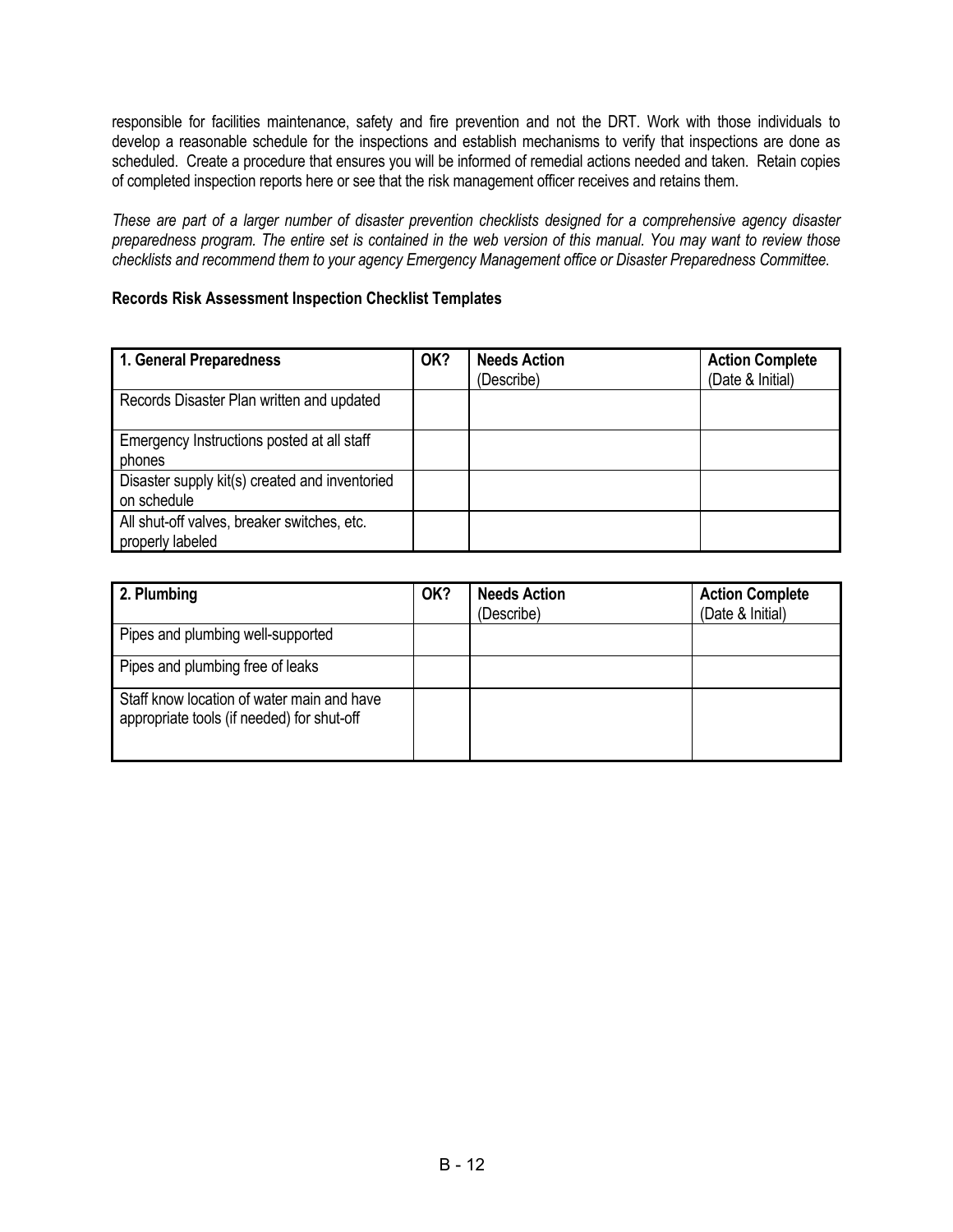| 3. Fire Safety                                                                                                         | OK? | <b>Needs Action</b><br>(Describe) | <b>Action Complete</b><br>(Date & Initial) |
|------------------------------------------------------------------------------------------------------------------------|-----|-----------------------------------|--------------------------------------------|
| Appliance cords in good condition                                                                                      |     |                                   |                                            |
| Appliances turned off and unplugged nightly                                                                            |     |                                   |                                            |
| Schedule visits with the Fire Marshal to follow-<br>up on observed code violations                                     |     |                                   |                                            |
| Floor plans identifying location of essential<br>records given to Fire Department                                      |     |                                   |                                            |
| Detection systems:                                                                                                     |     |                                   |                                            |
| appropriate type(s) present                                                                                            |     |                                   |                                            |
| wired to 24-hour monitoring station                                                                                    |     |                                   |                                            |
| tested regularly                                                                                                       |     |                                   |                                            |
| Fire extinguishers present, inspected regularly<br>and re-charged if necessary                                         |     |                                   |                                            |
| Automatic suppression system (e.g.,<br>sprinklers, halon) present and operating<br>Fire drill conducted twice per year |     |                                   |                                            |
| Staff trained in:                                                                                                      |     |                                   |                                            |
| sounding alarms                                                                                                        |     |                                   |                                            |
| interpreting enunciator panels (if<br>present)                                                                         |     |                                   |                                            |
| notifying Fire Department and<br>others as called for                                                                  |     |                                   |                                            |
| using extinguishers                                                                                                    |     |                                   |                                            |
| turning off power, HVAC, sprinklers,<br>gas main                                                                       |     |                                   |                                            |
| closing fire doors                                                                                                     |     |                                   |                                            |

| 4. Housekeeping                                         | OK? | <b>Needs Action</b><br>(Describe) | <b>Action Complete</b><br>(Date & Initial) |
|---------------------------------------------------------|-----|-----------------------------------|--------------------------------------------|
| Cleaning supplies and other flammables<br>stored safely |     |                                   |                                            |
| Trash removed nightly                                   |     |                                   |                                            |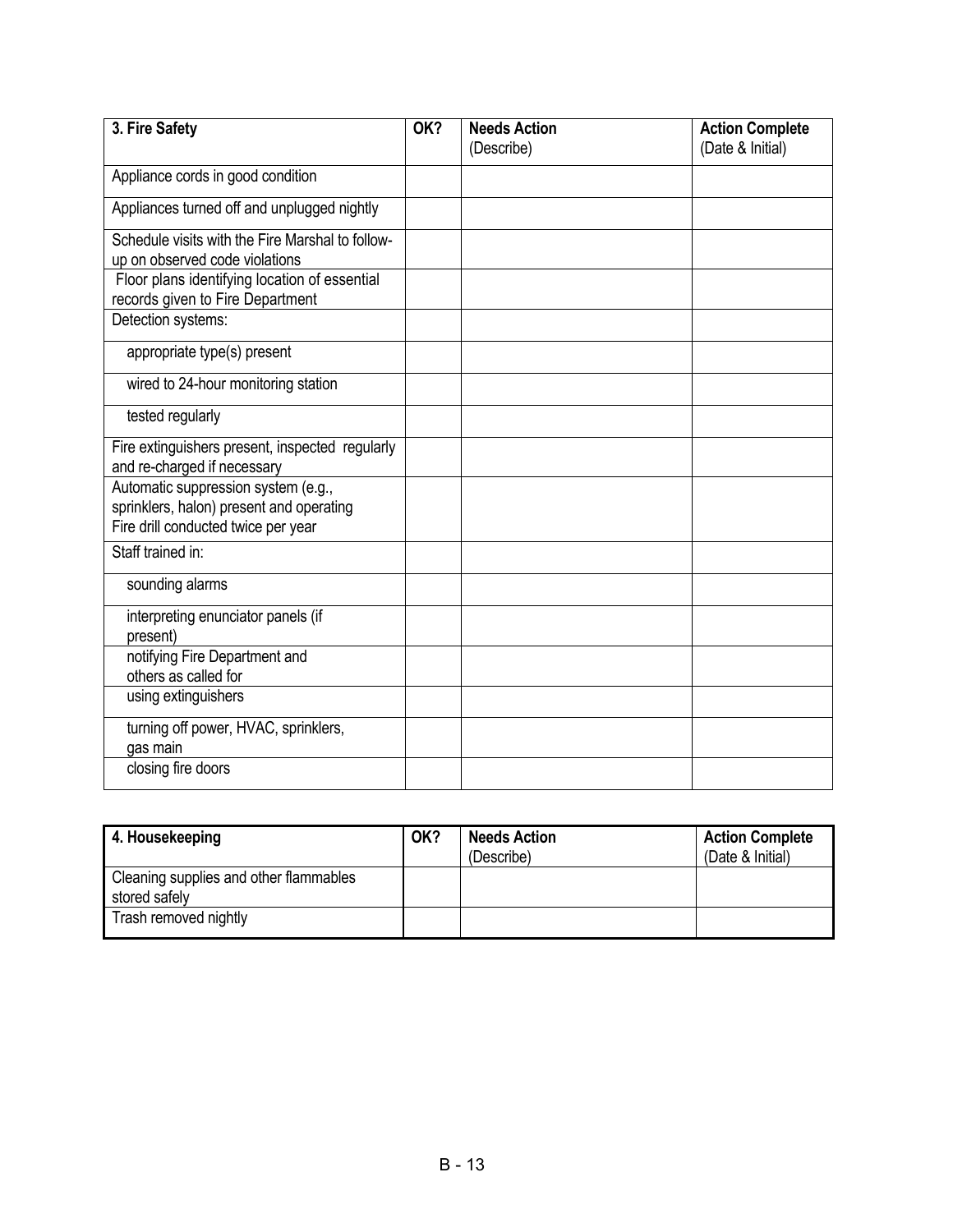| 5. Files and Records Storage Areas                                      | OK? | <b>Needs Action</b><br>(Describe) | <b>Action Complete</b><br>(Date & Initial) |
|-------------------------------------------------------------------------|-----|-----------------------------------|--------------------------------------------|
| Shelves well-braced                                                     |     |                                   |                                            |
| Items shelved snugly                                                    |     |                                   |                                            |
| Shelving 4-6" off floor                                                 |     |                                   |                                            |
| No materials stored on floor                                            |     |                                   |                                            |
| No essential records or valuable materials in<br>basement               |     |                                   |                                            |
| Exits unobstructed                                                      |     |                                   |                                            |
| Important materials away from windows                                   |     |                                   |                                            |
| Flashlights kept in windowless and dark areas,<br>and batteries checked |     |                                   |                                            |

| 6. Protection from Water Damage                 | OK? | <b>Needs Action</b> | <b>Action Complete</b> |
|-------------------------------------------------|-----|---------------------|------------------------|
|                                                 |     | (Describe)          | (Date & Initial)       |
| No water sources located above records          |     |                     |                        |
| Water detectors present                         |     |                     |                        |
| Storage areas checked daily for leaks,          |     |                     |                        |
| seepage, etc.                                   |     |                     |                        |
| Sump pumps and backups present where            |     |                     |                        |
| needed                                          |     |                     |                        |
|                                                 |     |                     |                        |
| Dehumidifiers available                         |     |                     |                        |
| No leakage/seepage through walls                |     |                     |                        |
| Valuable materials stored above ground level    |     |                     |                        |
| Valuable and fragile media stored in protective |     |                     |                        |
| enclosures                                      |     |                     |                        |
| Staff have keys to mechanical rooms and         |     |                     |                        |
| janitorial closets                              |     |                     |                        |